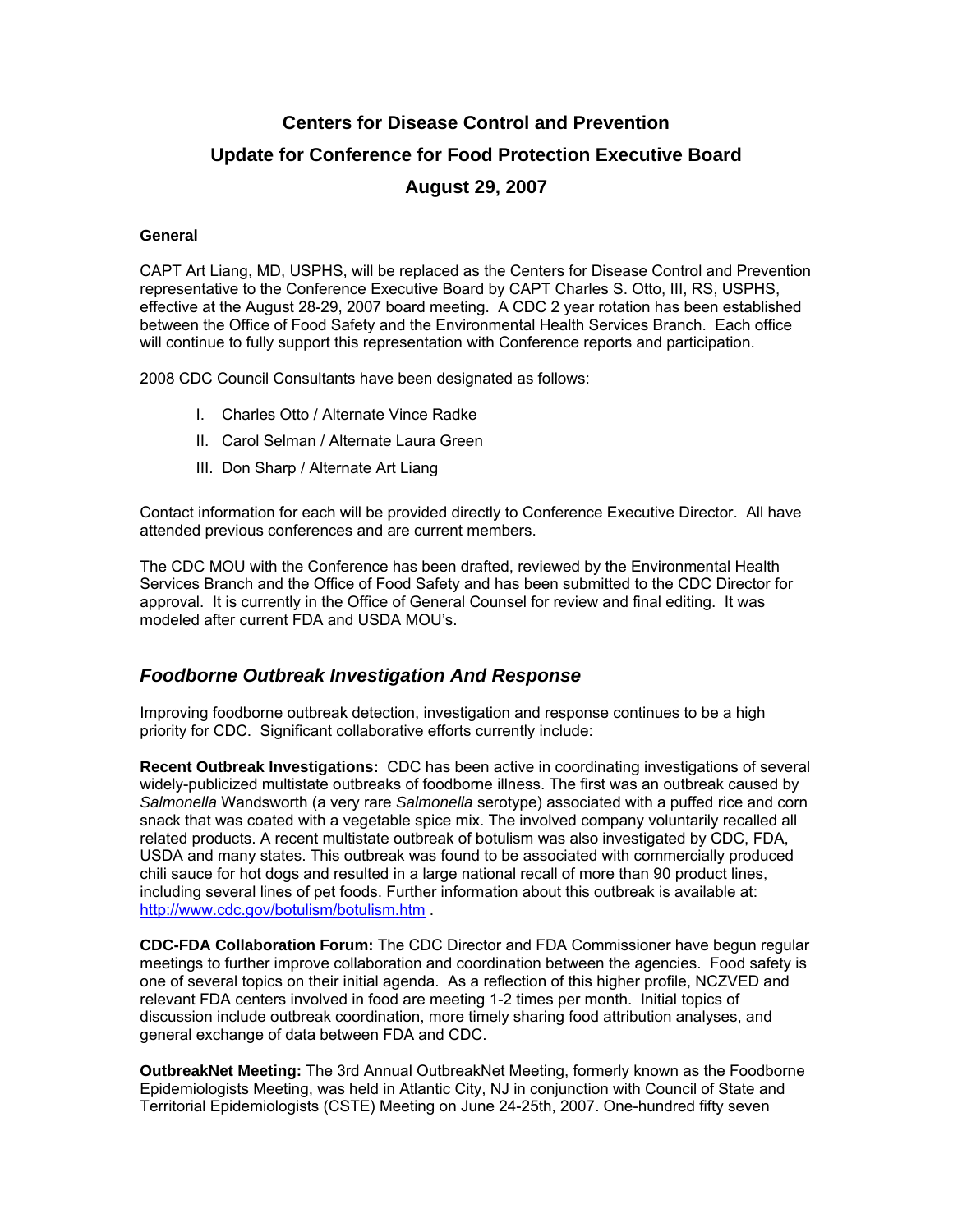individuals attended the Meeting. Participants included members of the OutbreakNet group from 45 states, Washington D.C., Puerto Rico, and representatives from the CDC. Topics included multi-jurisdictional outbreak procedures, management of clusters, a review of national foodborne outbreak surveillance data, needs assessment of state epidemiologists from throughout the nation, and a review of an ongoing outbreak investigation.

**Council to Improve Foodborne Outbreak Response (CIFOR)**: CIFOR is a collaborative effort of nine associations and federal agencies to develop model programs and processes to facilitate outbreak investigation and response. CIFOR's agenda includes improving performance and coordination of relevant local, state and federal public health agencies involved in epidemiology, environmental health, laboratory science, and regulatory affairs. CIFOR is co-chaired by the Council of State and Territorial Epidemiologists (CSTE) and the National Association of County and City Health Officials (NACCHO) and includes representatives from CSTE, NACCHO, the Association of Public Health Laboratories, the Association of State and Territorial Health Officials, the Association of Food and Drug Officials, the National Environmental Health Association, the Food and Drug Administration, the Food Safety and Inspection Service, and CDC. The next meeting takes place in September and will focus on identification of new projects.

**Multi-disciplinary Team Training**: This initiative provides up-to-date foodborne disease outbreak investigation and surveillance training. A primary objective is to increase the competency of epidemiologists, laboratorians, environmental health and other public health professionals through multidisciplinary team training. The training includes interactive group exercises, Q&A sessions, and didactic lectures on passive surveillance, outbreak determination, environmental assessment, epidemiological investigation, laboratory guidance, and report writing. Training workshops amalgamate the many health disciplines (e.g., environmental health, epidemiology, public health nursing, etc.) involved in conducting a successful outbreak investigation in order to emphasize the importance of teamwork. CDC presently is collaborating with the National Association of Environmental Health to provide such training through NEHA's Epi-Ready Team Training Course. To date, more than 1,100 public health professionals have been trained through this mechanism, including 98 who participated in train-the-trainer courses. Participants in the Epi-Ready train-the-trainer course receive a generic slide set that can be modified with their agency logos and used in additional trainings.

**Norovirus Activity - United States, 2006-2007:** Last week's, *Morbidity and Mortality Weekly Report*, August 24, 2007, featured a report which outlined the increase of norovirus last year. In the study of the responses from 40 state epidemiologists, 24 had 5 or more outbreaks. Ninetytwo percent (92%) of these 24 had increases ranging from 18 – 800% compared to 2005. Fifty percent (50%) of these outbreaks were associated with long-term care facilities and many were identified as associated with two new norovirus strains. Norovirus was listed as cause of death in two cases of infection in this study. CDC personnel presented at the historic National Restaurant Association – *Virus Conference* held in Atlanta this month that highlighted the problem with ill food workers, the importance of no-bare hand contact with ready-to-eat foods, and effectively dealing with clean-up issues surrounding sick workers and patrons.

# **Environmental Health Services**

#### **General**

Recent personnel changes have included a new Environmental Health Services Branch Chief, Rob Blake, former GA Division of Public Health, Environmental Health Director, and previously, DeKalb County (GA) Environmental Health Director. Rob, who is currently the President of the National Environmental Health Association, is credited by the National Restaurant Association for creating a model Food Code implementation with the states' recent adoption of the 2005 FDA model code.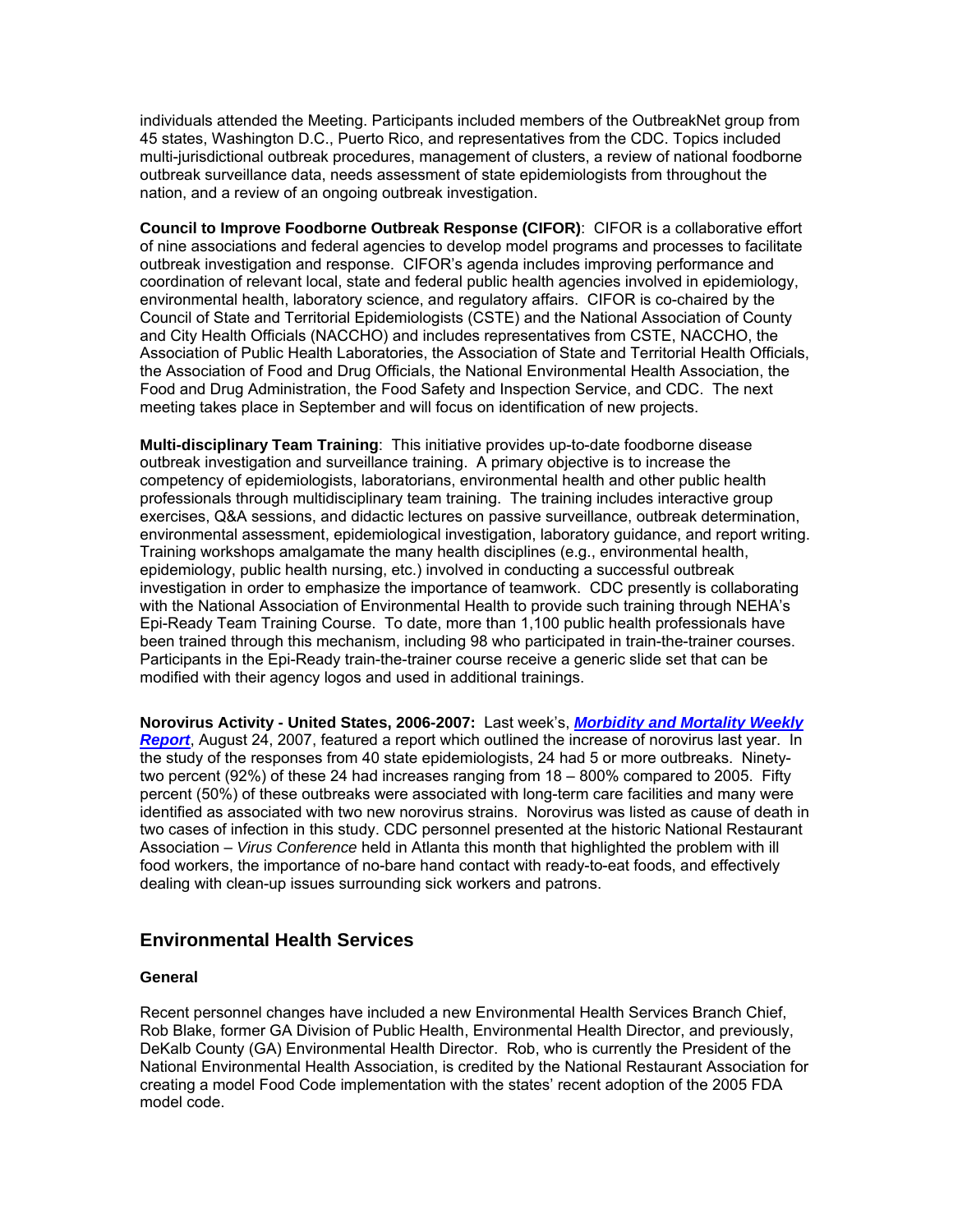CAPT Jaret Ames, USPHS, has also recently become Branch Chief in the Vessel Sanitation Program, CDC's comprehensive environmental health program for all cruise ships that call on U.S. ports. That program also uses the latest edition of Food Code as its food protection program standard. Jaret has been instrumental in the upgrade of the World Health Organization's *Guide to Shipboard Sanitation*, which includes food, water, and other environmental health areas and infection control, and will relate to both passenger and cargo vessels.

EHSB has been integrally involved in developing a new model Aquatic Health Code through a Conference for Food Protection-like process that involves all stakeholders. Members of the steering committee, Steven Goode and David Ludwig with the food conference, have been valuable references for how the process should be working in developing the aquatic code. On a related issue, the number of waterborne disease outbreak reports is higher in 2007 than previous years. There have been 29 total to date with 17 of those related to *Cryptosporidium* in aquatic venues. Vigilance against secondary infections is important in communities, including working with infected food workers who have infected through aquatic activities. See www.cdc.gov/healthyswimming for additional information on the Model Aquatic Health Code and waterborne disease prevention.

The EHSB staff has also been active in other water initiatives including taking over the environmental health aspects of CDC Global Water Health activities. The EHS-Net project discussed below, has also been expanded to small non-regulated water systems in collaboration with EPA support. Our emergency response team is working with the CDC Division of Parasitic Diseases, EPA, and AWWA on assessing and improving community response, including food establishments, to the frequent Boil Water Advisories issued across the nation.

#### *ENVIRONMENTAL HEALTH SERVICES NETWORK (EHS-NET)*

The Environmental Health Specialist Network (EHS-Net) annual meeting took place in January. This meeting marked the first EHS-Net annual meeting to include industry representatives as stakeholders. Industry participation in this meeting and EHS-Net is an important way to enhance industry awareness of this program and to promote collaboration on projects of mutual interest.

EHS-Net, a program coordinated by CDC's National Center for Environmental Health (NCEH), focuses on environmental factors contributing to food and water borne disease. Currently, EHS-Net is the only federal-state program effort with this specific focus. It represents a collaborative effort among epidemiologists, environmental health specialists, and laboratorians within nine states (CA, CT, GA, IA, MN, NY, OR, RI, TN) and three federal agencies (FDA, USDA, and EPA). In the food arena, EHS-Net has been and is instrumental in characterizing policies and practices of retail foodservice establishments associated with foodborne outbreaks (e.g., the importance of food safety certification of kitchen managers, the importance of foodhandling policies and practices in foodservice establishments, etc.). The EHS-Net program provides industry and regulators with science-based, practical research necessary to adopt recommended practices and for developing new or evaluating existing foodborne disease prevention programs.

**Restaurant-associated Outbreak Investigation Practices Survey:** This initiative recognizes the importance of environmental health specialists' investigations of restaurant-associated foodborne outbreaks. These investigations can identify and correct unsafe food handling practices that contribute to these outbreaks and also improve understanding of the etiology of foodborne illness through the identification of pathogens associated with foodborne outbreaks. In partnership with CDC's National Center for Environmental Health, Georgia (GA) State University will be conducting a national survey of environmental public health practitioners from retail foodservice programs to identify and assess current restaurant foodborne illness outbreak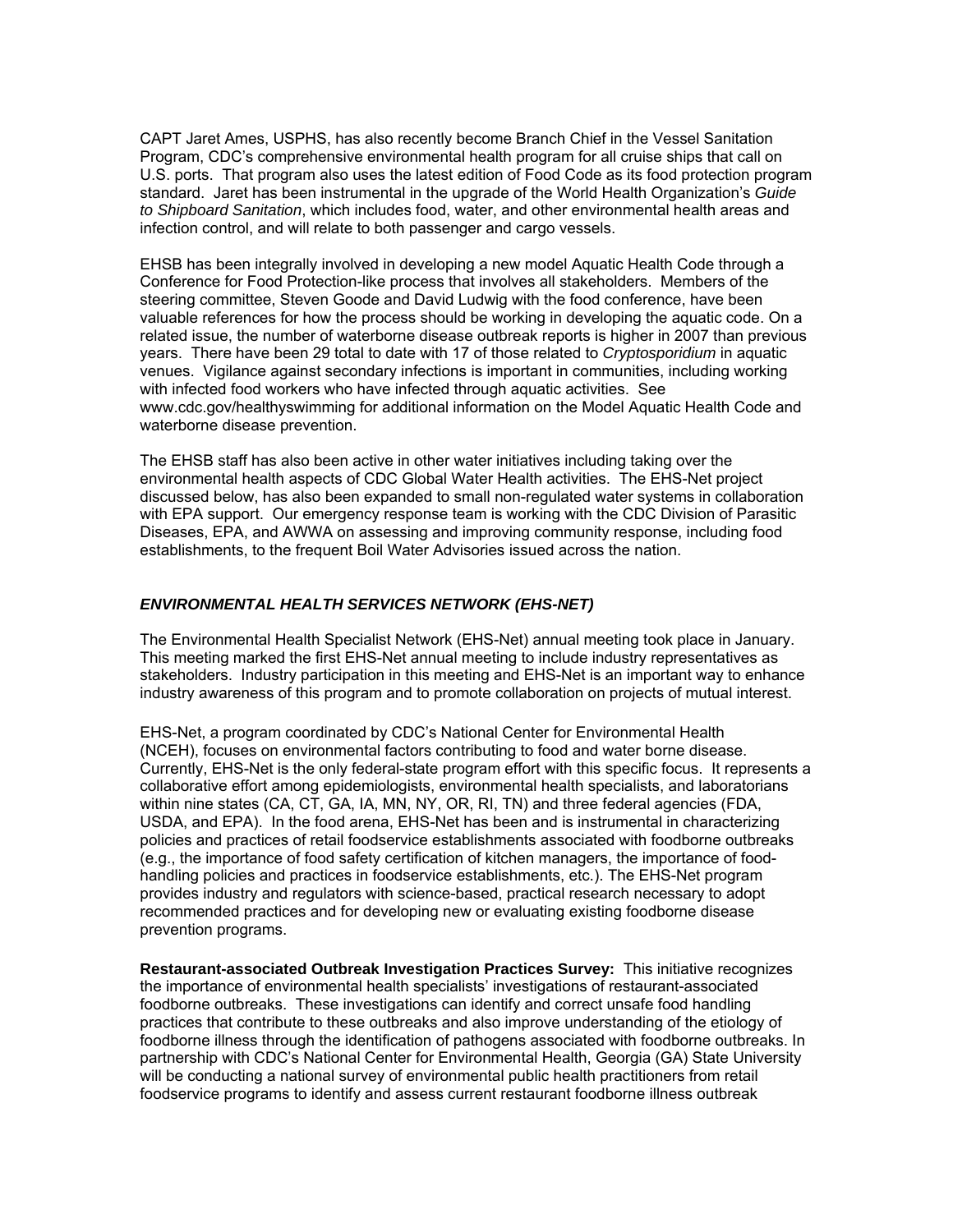investigation practices, and barriers to effectively conducting investigations in order to determine how they could be improved. GA State University professors Dr. Mildred Cody and Dr. Virginia O'Leary, the lead investigators, will be primarily responsible for data collection and analysis, with CDC providing technical assistance. GA State University graduate students will be contacting food safety programs to obtain contact information for potential participants.

## **EHS-Net Project Summary:**

### **Completed Projects\***

- Beef Study
- Beliefs About Sources of Gastrointestinal Illness (Population Study)
- Egg-Handling Study
- EHS-Net Information System
- Environmental Health Specialists Focus Group Study
- Food-Worker Focus Group Study
- Food Workers and Their Food-Preparation Practices Population Study
- Hand-Hygiene Study

**\* -** *See* http://www.cdc.gov/nceh/ehs/EHSNet/highlights.htm for publications and abstracts

#### **Projects in Progress: Food**

- Chicken-Handling Study Piloted / Waiting for Admin. Approval
- Complaint System Completed Manuscript Development
- Environmental Surface Sampling 2 studies / Completed Data Analysis
- Ground Beef-Handling Study Completed / Manuscript Development
- Ill Food-Handler Study Data Collection
- Outbreak Study Data Collection
- Refuser Study Data Collection
- Tomato-Handling Study Completed Data Analysis
- Value of Inspections Completed / Manuscript Development
- Leafy Greens Study Design
- Cooling Practices Study Design

#### **Other EHS-Net Activities:**

**EHS-Net Information System** (**EHSNIS**) - The Environmental Health Specialists Network Information System (EHSNIS) is an internet application developed at the Centers for Disease Control and Prevention (CDC). EHSNIS currently supports the data collection activities of the Environmental Health Specialists Network (EHS-Net) in the area of food-borne illness outbreak prevention.

EHSNIS is also available for use by government agencies and nonprofit organizations to support their data collection needs relating to environmental health. The Conference for Food Protection Electronic Inspection Data Capture Committee just recently used the EHSNIS for a national survey of food inspection data collection practices in state, local, tribal and territorial food protection programs.

**EHS-Net / Industry Partners** – Nine food service and retail food store partner organizations have been involved in discussions with the EHS-Net project team and stakeholders during 2007. Industry input has been sought and is still in the early stages of formulating directions and possible projects.

**EHS-Net Training** – A training course is being developed on how to conduct an environmental assessment during a foodborne outbreak. A second program is being developed to train more Environmental Health Specialists in the research methodology needed to participate in the Foodborne Outbreak Study.